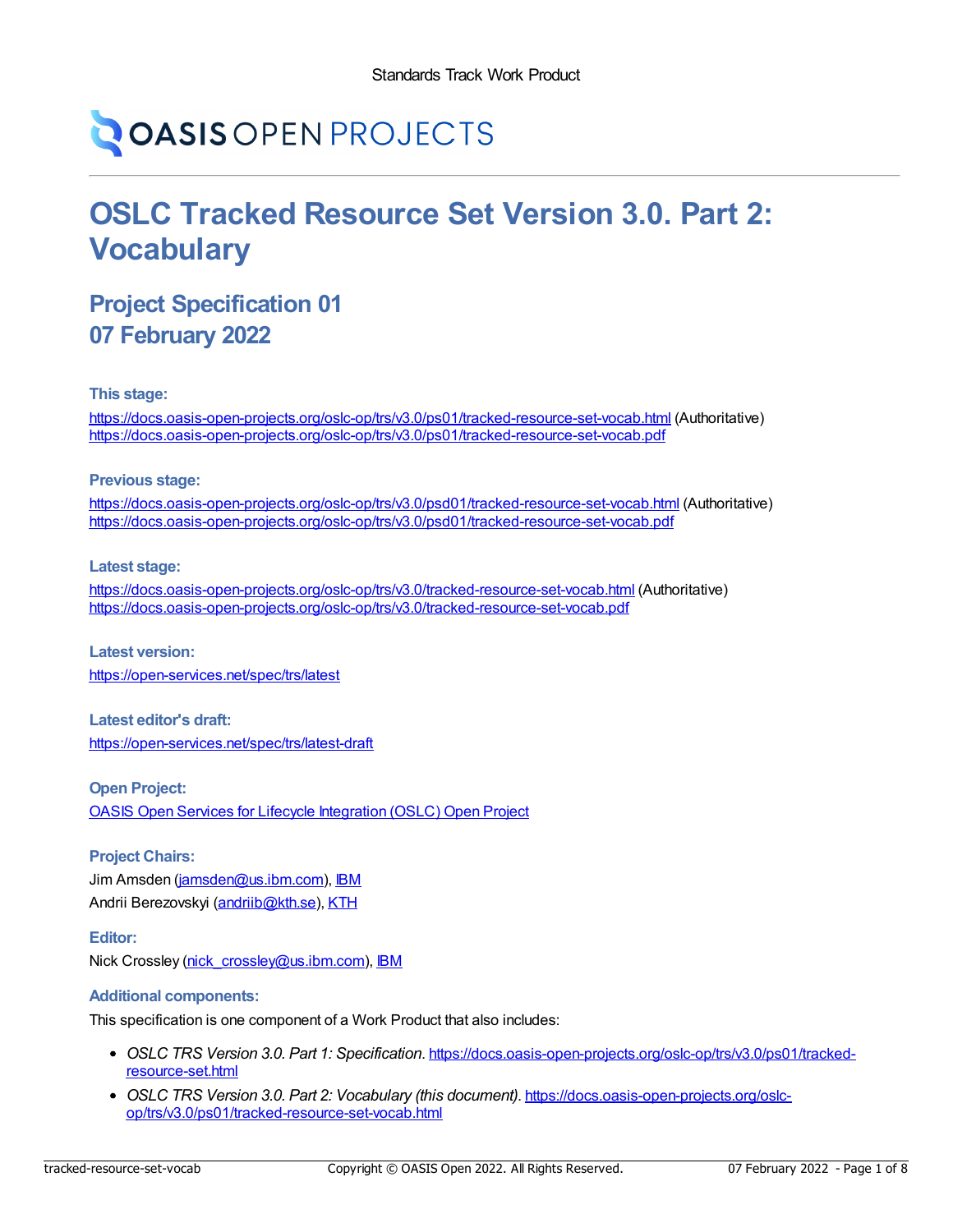#### Standards Track Work Product

- *OSLC TRS Version 3.0. Part 3: Constraints*. [https://docs.oasis-open-projects.org/oslc-op/trs/v3.0/ps01/tracked](https://docs.oasis-open-projects.org/oslc-op/trs/v3.0/ps01/tracked-resource-set-shapes.html)resource-set-shapes.html
- *OSLC TRS Version 3.0: Part 4: Machine-readable RDF Vocabulary*. [https://docs.oasis-open-projects.org/oslc](https://docs.oasis-open-projects.org/oslc-op/trs/v3.0/ps01/trs-vocab.ttl)op/trs/v3.0/ps01/trs-vocab.ttl
- *OSLC TRS Version 3.0: Part 5: Machine-readable Resource Shapes*. [https://docs.oasis-open-projects.org/oslc](https://docs.oasis-open-projects.org/oslc-op/trs/v3.0/ps01/trs-shapes.ttl)op/trs/v3.0/ps01/trs-shapes.ttl

#### **RDF Namespaces:**

<http://open-services.net/ns/core/trs#>

<http://open-services.net/ns/core/trspatch#>

#### **Abstract:**

This specification defines a vocabulary for Tracked Resource Sets.

#### **Status:**

This document was last revised or approved by the OASIS Open Services for Lifecycle [Integration](https://open-services.net/about/) (OSLC) Open Project on the above date. The level of approval is also listed above. Check the "Latest stage" location noted above for possible later revisions of this document. Any other numbered Versions and other technical work produced by the Open Project are listed at <https://open-services.net/about/>.

Comments on this work can be provided by opening issues in the project repository or by sending email to the project's public comment list [oslc-op@lists.oasis-open-projects.org](mailto:oslc-op@lists.oasis-open-projects.org).

Note that any machine-readable content (Computer Language [Definitions](https://www.oasis-open.org/policies-guidelines/tc-process-2017-05-26/#wpComponentsCompLang)) declared Normative for this Work Product is provided in separate plain text files. In the event of a discrepancy between any such plain text file and display content in the Work Product's prose narrative document(s), the content in the separate plain text file prevails.

#### **Citation format:**

When referencing this specification the following citation format should be used:

#### **[OSLC-TRS-v3.0]**

*OSLC Tracked Resource Set Version 3.0. Part 2: Vocabulary*. Edited by Nick Crossley. 07 February 2022. OASIS Project Specification 01. <https://docs.oasis-open-projects.org/oslc-op/trs/v3.0/ps01/tracked-resource-set-vocab.html>. Latest stage: <https://docs.oasis-open-projects.org/oslc-op/trs/v3.0/tracked-resource-set-vocab.html>.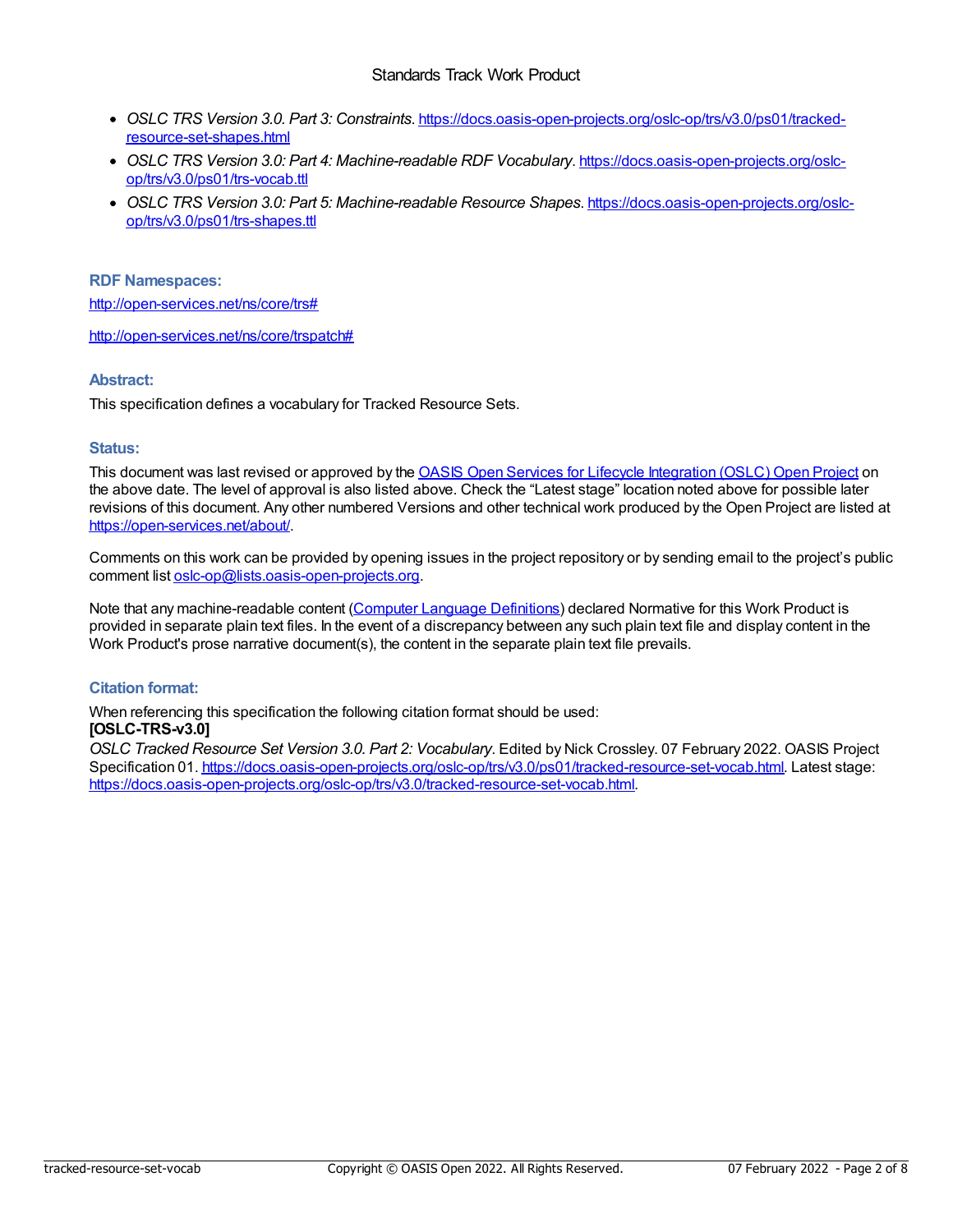### **Notices**

Copyright © OASIS Open 2022. All Rights Reserved.

All capitalized terms in the following text have the meanings assigned to them in the OASIS Intellectual Property Rights Policy (the "OASIS IPR Policy"). The full [Policy](https://www.oasis-open.org/policies-guidelines/ipr/) may be found at the OASIS website.

This specification is published under the Attribution 4.0 [International](https://creativecommons.org/licenses/by/4.0/legalcode) (CC BY4.0). Portions of this specification are also provided under the Apache [License](https://www.apache.org/licenses/LICENSE-2.0) 2.0.

All contributions made to this project have been made under the OASIS Contributor License [Agreement](https://www.oasis-open.org/policies-guidelines/open-projects-process#individual-cla-exhibit) (CLA).

For information on whether any patents have been disclosed that may be essential to implementing this specification, and any offers of patent licensing terms, please refer to the Open Projects IPR [Statements](https://github.com/oasis-open-projects/administration/blob/master/IPR_STATEMENTS.md#open-services-for-lifecycle-collaboration-oslc-open-project) page.

This document and translations of it may be copied and furnished to others, and derivative works that comment on or otherwise explain it or assist in its implementation may be prepared, copied, published, and distributed, in whole or in part, without restriction of any kind, provided that the above copyright notice and this section are included on all such copies and derivative works. However, this document itself may not be modified in any way, including by removing the copyright notice or references to OASIS, except as needed for the purpose of developing any document or deliverable produced by an OASIS Open Project or OASIS Technical Committee (in which case the rules applicable to copyrights, as set forth in the OASIS IPR Policy, must be followed) or as required to translate it into languages other than English.

The limited permissions granted above are perpetual and will not be revoked byOASIS or its successors or assigns.

This document and the information contained herein is provided on an "AS IS" basis and OASIS DISCLAIMS ALL WARRANTIES, EXPRESS OR IMPLIED, INCLUDING BUT NOT LIMITED TO ANYWARRANTYTHAT THE USE OF THE INFORMATION HEREIN WILL NOT INFRINGE ANYOWNERSHIP RIGHTS OR ANYIMPLIED WARRANTIES OF MERCHANTABILITYOR FITNESS FOR A PARTICULAR PURPOSE.

OASIS requests that anyOASIS Party or any other party that believes it has patent claims that would necessarily be infringed by implementations of this OASIS Project Specification or OASIS Standard, to notify the OASIS TC Administrator and provide an indication of its willingness to grant patent licenses to such patent claims in a manner consistent with the IPR Mode of the OASIS Technical Committee that produced this specification.

OASIS invites any party to contact the OASIS TC Administrator if it is aware of a claim of ownership of any patent claims that would necessarily be infringed by implementations of this specification by a patent holder that is not willing to provide a license to such patent claims in a manner consistent with the IPR Mode of the OASIS Open Project that produced this specification. OASIS may include such claims on its website, but disclaims any obligation to do so.

OASIS takes no position regarding the validity or scope of any intellectual property or other rights that might be claimed to pertain to the implementation or use of the technology described in this document or the extent to which any license under such rights might or might not be available; neither does it represent that it has made any effort to identify any such rights. Information on OASIS' procedures with respect to rights in any document or deliverable produced by an OASIS Technical Committee can be found on the OASIS website. Copies of claims of rights made available for publication and any assurances of licenses to be made available, or the result of an attempt made to obtain a general license or permission for the use of such proprietary rights by implementers or users of this OASIS Open Project Specification or OASIS Standard, can be obtained from the OASIS TC Administrator. OASIS makes no representation that any information or list of intellectual property rights will at any time be complete, or that any claims in such list are, in fact, Essential Claims.

The name "OASIS" is a trademark of [OASIS](https://www.oasis-open.org), the owner and developer of this specification, and should be used only to refer to the organization and its official outputs. OASIS welcomes reference to, and implementation and use of, specifications, while reserving the right to enforce its marks against misleading uses. Please see [https://www.oasis-open.org/policies](https://www.oasis-open.org/policies-guidelines/trademark/)guidelines/trademark/ for above guidance.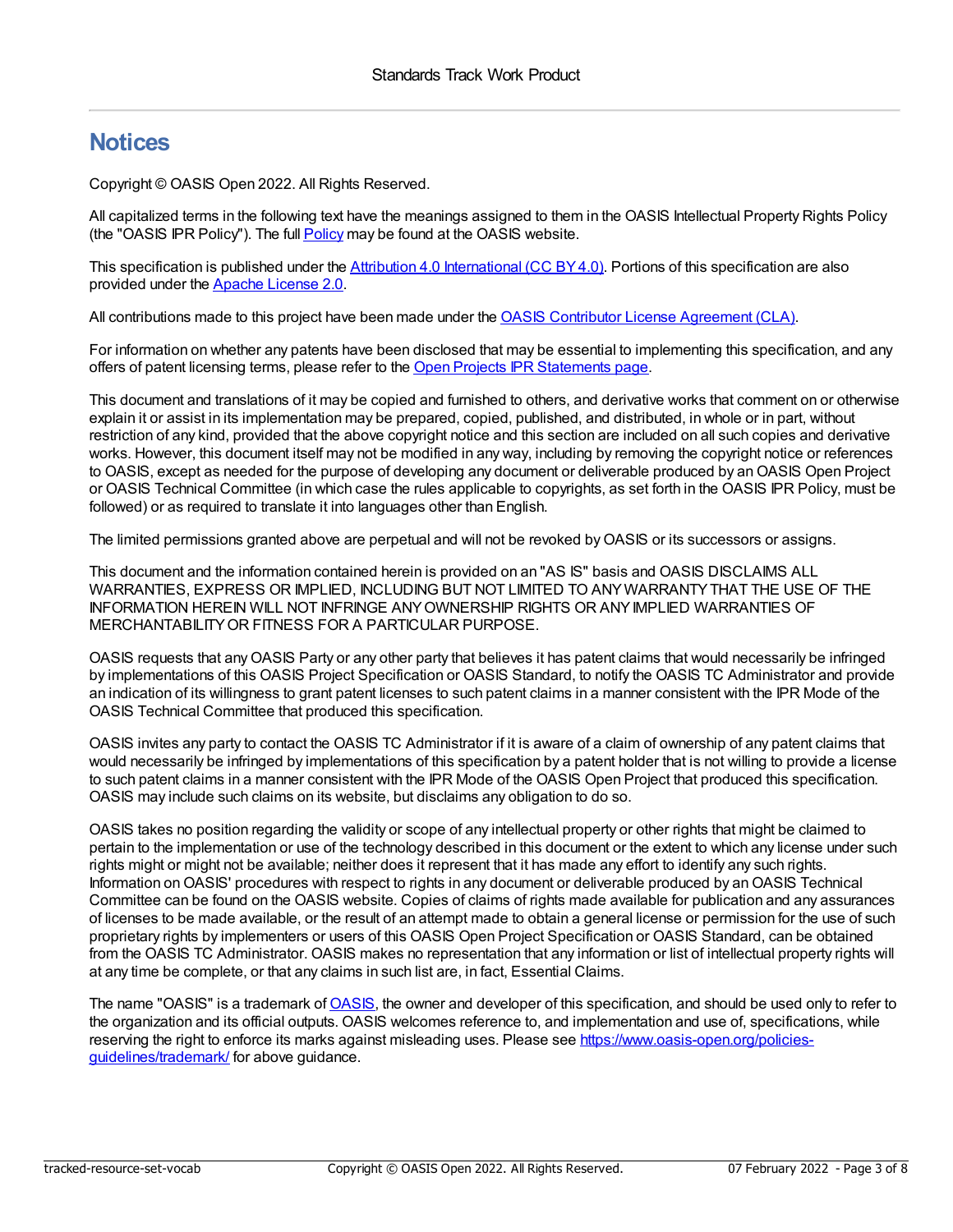## **Table of Contents**

1. [Introduction](#page-5-0)

- 1.1 [Typographical](#page-4-0) Conventions and Use of RFC Terms 1.1.1 [References](#page-4-1)
- 1.2 [Vocabulary](#page-6-0) Terms
	- 1.2.1 RDF [Vocabulary](#page-6-1) for Tracked Resource Set

1.3 [Conformance](#page-7-0)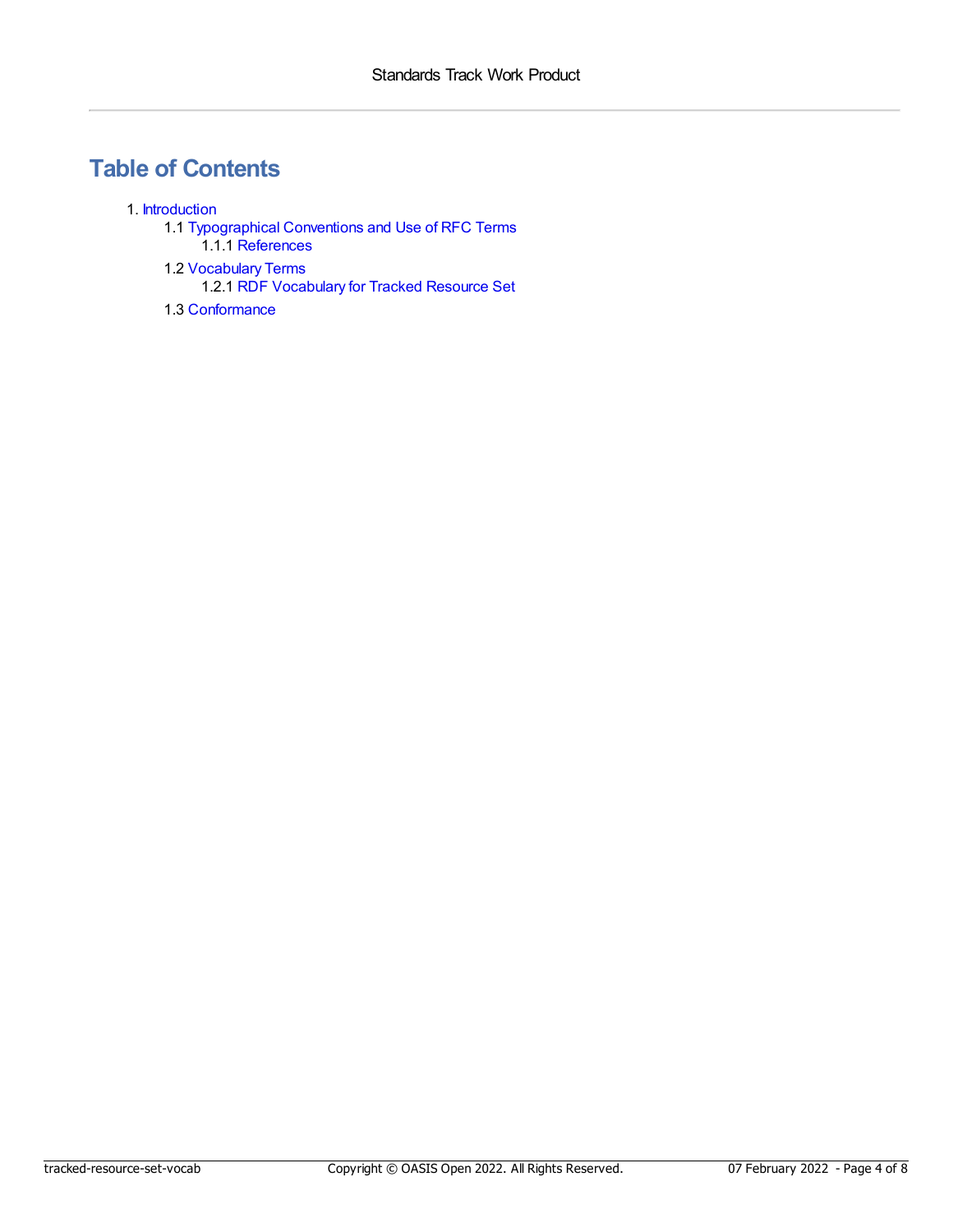## **1. Introduction**

#### *This section is non-normative.*

This specification defines a vocabulary for Tracked Resource Sets.

Note that this document is informative; the normative document for the vocabulary is the machine-readable source in [\[VOCAB](#page-4-2)].

#### <span id="page-4-0"></span>**1.1 Typographical Conventions and Use of RFC Terms**

#### *This section is non-normative.*

As well as sections marked as non-normative, all authoring guidelines, diagrams, examples, and notes in this specification are non-normative. Everything else in this specification is normative.

The key words "**MUST**", "**MUST NOT**", "**REQUIRED**", "**SHALL**", "**SHALL NOT**", "**SHOULD**", "**SHOULD NOT**", "**RECOMMENDED**", "**NOT RECOMMENDED**", "**MAY**", and "**OPTIONAL**" in this specification are to be interpreted as described in [BCP](https://tools.ietf.org/html/bcp14) 14 [\[RFC2119](#page-4-3)] [\[RFC8174](#page-4-4)] when, and only when, they appear in all capitals, as shown here.

#### <span id="page-4-1"></span>**1.1.1 References**

#### **1.1.1.1 Normative references**

#### <span id="page-4-3"></span>[RFC2119]

S. Bradner. *Key words for use in RFCs to Indicate [Requirement](https://www.rfc-editor.org/rfc/rfc2119) Levels*. IETF, March 1997. Best Current Practice. URL: <https://www.rfc-editor.org/rfc/rfc2119>

#### <span id="page-4-4"></span>[RFC8174]

B. Leiba. *Ambiguity of [Uppercase](https://www.rfc-editor.org/rfc/rfc8174) vs Lowercase in RFC 2119 Key Words*. IETF, May 2017. Best Current Practice. URL: <https://www.rfc-editor.org/rfc/rfc8174>

#### <span id="page-4-2"></span>[VOCAB]

Nick Crossley; Frank Budinsky. *OSLC TRS Version 3.0: Part 3: [Machine-readable](https://docs.oasis-open-projects.org/oslc-op/trs/v3.0/ps01/trs-vocab.ttl) vocabulary*. http://open-services.net. Finalization. URL: <https://docs.oasis-open-projects.org/oslc-op/trs/v3.0/ps01/trs-vocab.ttl>

#### **1.2 Vocabulary Terms**

#### **1.2.1 RDF Vocabulary for Tracked Resource Set**

#### **1.2.1.1 Vocabulary Details**

The namespace URI for this vocabulary is: **http://open-services.net/ns/core/trs#**

The OSLC Core Tracked Resource Set vocabulary defines terms used in describing Tracked Resource Sets.

#### **1.2.1.1.1Classes in this namespace (6)**

#### [Base](#page-4-5), [Change](#page-5-1) Log, [Creation](#page-5-2), [Deletion](#page-5-3), [Modification](#page-5-4), Tracked [Resource](#page-5-5) Set

#### <span id="page-4-5"></span>**Base**

http://open-services.net/ns/core/trs#Base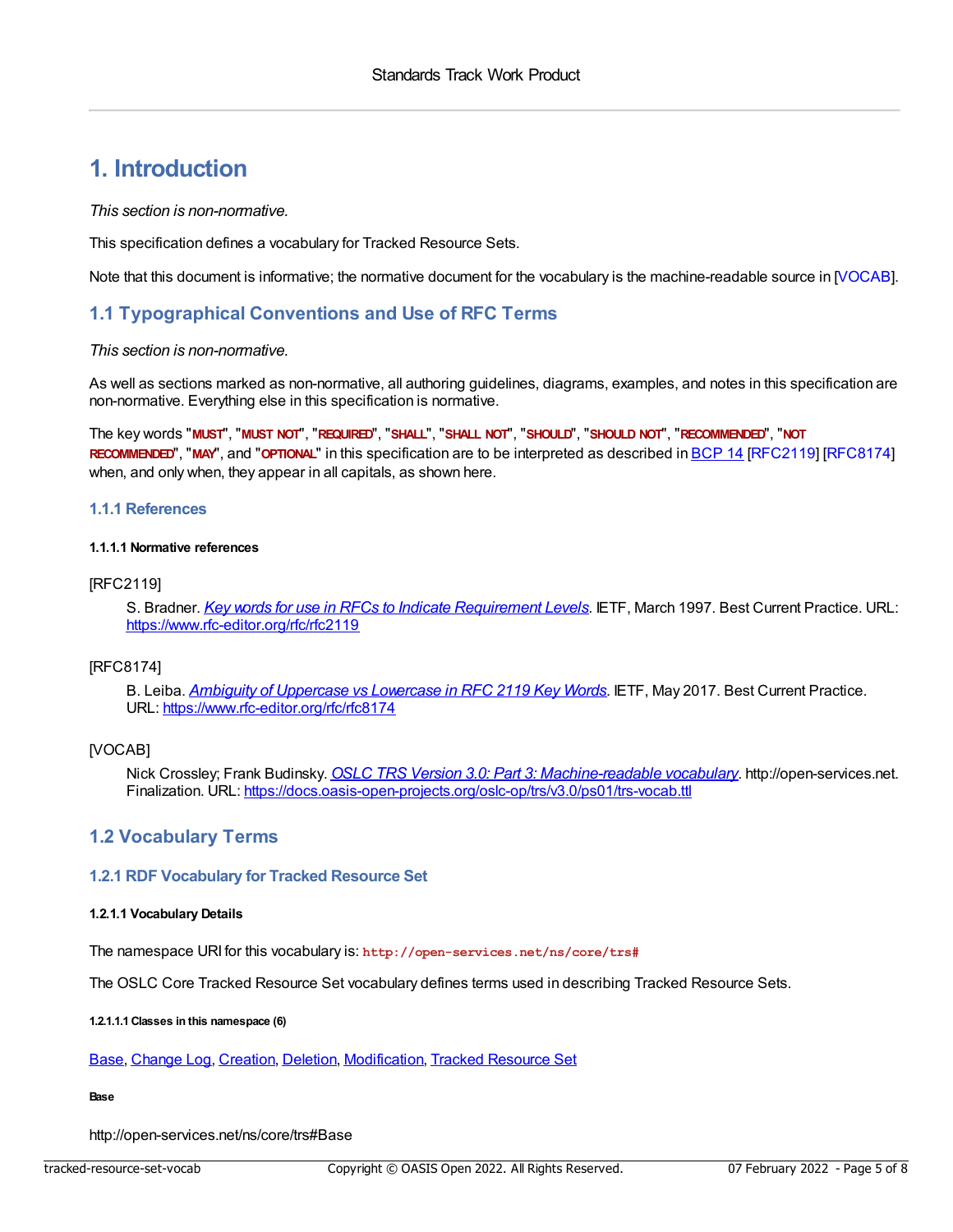<span id="page-5-0"></span>*Base* is an RDFS class.

A Base identifies the initial set of resources in a Tracked Resource Set.

#### <span id="page-5-1"></span>**Change Log**

http://open-services.net/ns/core/trs#ChangeLog

*Change Log* is an RDFS class.

A Change Log describes what resources have been created, modified or deleted, and when.

#### <span id="page-5-2"></span>**Creation**

http://open-services.net/ns/core/trs#Creation

*Creation* is an RDFS class.

Represents a resource creation or modification change event.

#### <span id="page-5-3"></span>**Deletion**

http://open-services.net/ns/core/trs#Deletion

*Deletion* is an RDFS class.

Represents a resource deletion change event.

#### <span id="page-5-4"></span>**Modification**

http://open-services.net/ns/core/trs#Modification

*Modification* is an RDFS class.

Represents a resource creation or modification change event.

#### <span id="page-5-5"></span>**Tracked Resource Set**

http://open-services.net/ns/core/trs#TrackedResourceSet

*Tracked Resource Set* is an RDFS class.

A Tracked Resource Set provides a representation of the current state of a Resource Set.

#### **1.2.1.1.2 Properties in this namespace (12)**

[afterETag](#page-5-6), [base](#page-6-2), [beforeETag](#page-6-3), [change](#page-6-4), [changed](#page-6-5), [changeLog](#page-6-6), [createdFrom](#page-6-7), [cutoffEvent](#page-6-8), [order](#page-6-9), [previous](#page-7-1), [rdfPatch](#page-7-2), [trackedResourceSet](#page-7-3)

#### <span id="page-5-6"></span>**afterETag**

http://open-services.net/ns/core/trspatch#afterETag

*afterETag* is an RDF property.

HTTP entity tag of resource immediately after this change.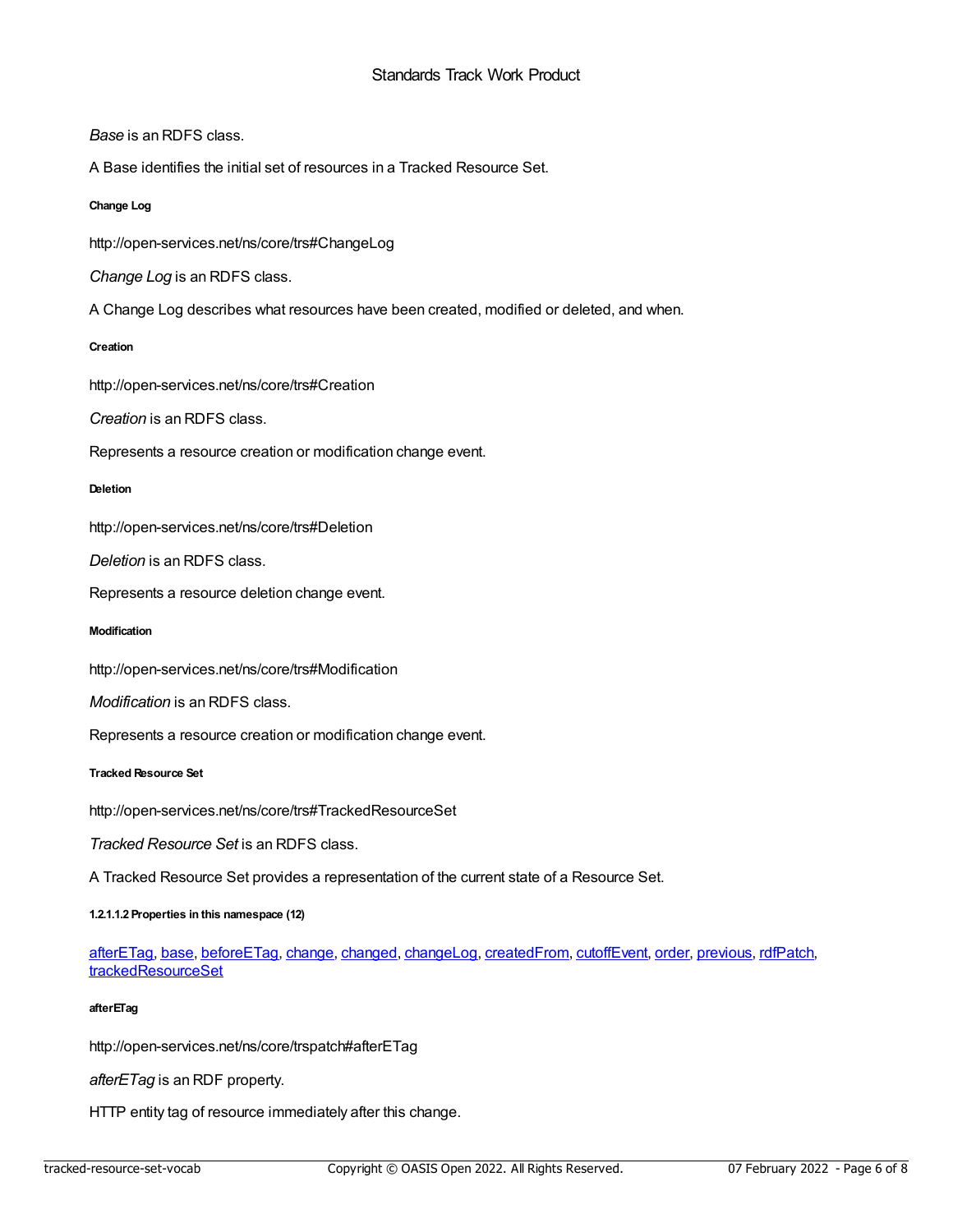<span id="page-6-9"></span><span id="page-6-8"></span><span id="page-6-7"></span><span id="page-6-6"></span><span id="page-6-5"></span><span id="page-6-4"></span><span id="page-6-3"></span><span id="page-6-2"></span><span id="page-6-1"></span><span id="page-6-0"></span>**base** http://open-services.net/ns/core/trs#base *base* is an RDF property. An enumeration of the Resources in the Resource Set. **beforeETag** http://open-services.net/ns/core/trspatch#beforeETag *beforeETag* is an RDF property. HTTP entity tag of resource immediately before this change. **change** http://open-services.net/ns/core/trs#change *change* is an RDF property. The Change Event entries. **changed** http://open-services.net/ns/core/trs#changed *changed* is an RDF property. The Resource that has changed. **changeLog** http://open-services.net/ns/core/trs#changeLog *changeLog* is an RDF property. A Change Log providing an order series of incremental adjustments to the Resource Set. **createdFrom** http://open-services.net/ns/core/trspatch#createdFrom *createdFrom* is an RDF property. URI of antecedent resource for trs:Creation Change Events. **cutoffEvent** http://open-services.net/ns/core/trs#cutoffEvent *cutoffEvent* is an RDF property. The most recent Change Log entry that is accounted for in this Base. When rdf:nil, the Base is an enumeration at the start of time. **order**